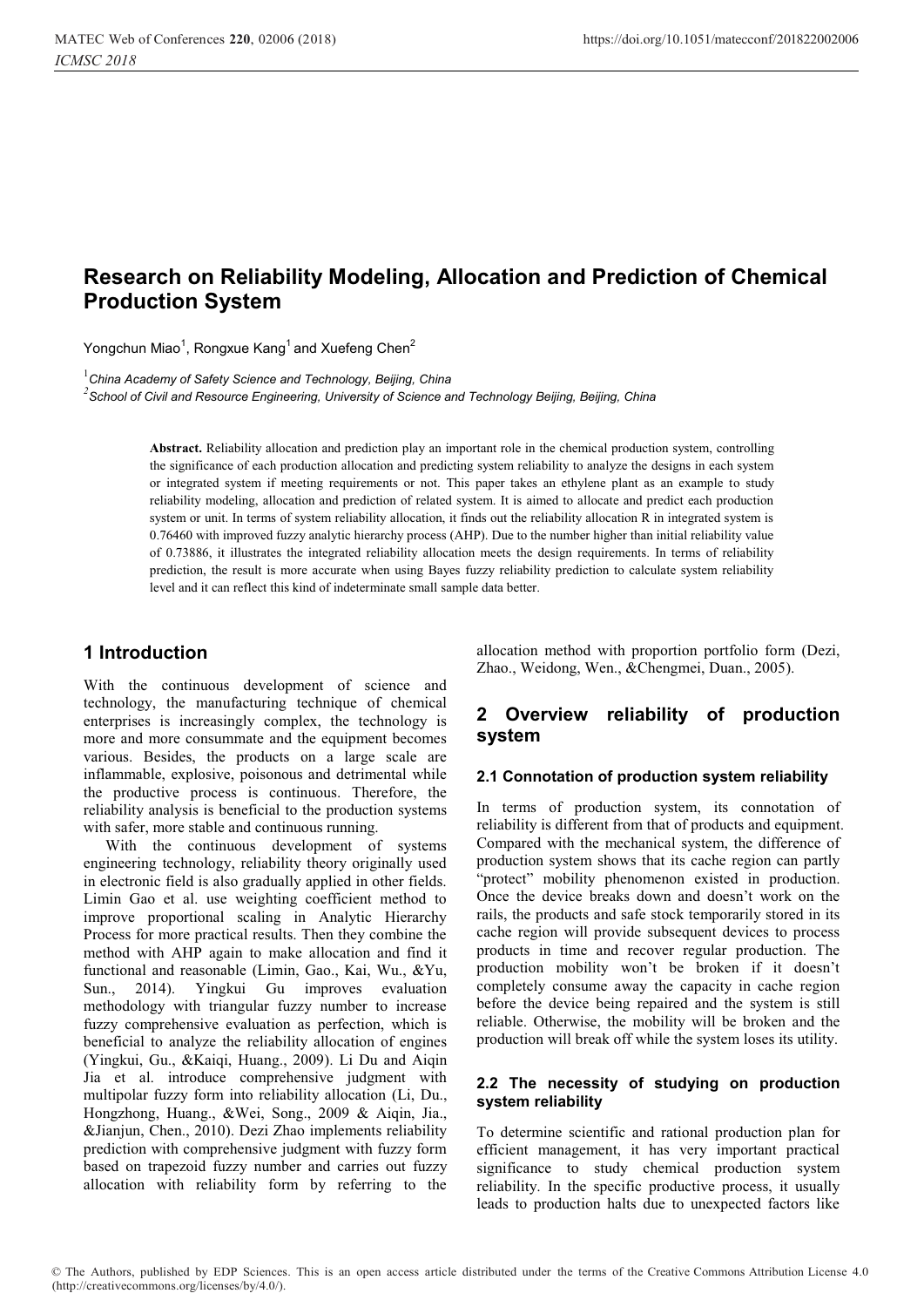equipment failure, unreasonable production plan, raw materials in short supply and other human factors. So it is necessary to develop research on production system reliability to avoid these problems as far as possible. It is much easier to cause biased assessment results if it judges the true level of integrated system reliability only in accordance with mechanical failure in production system. To make the predicted value consistent with reality, it should distinguish reliability problems between distinguish reliability problems production system and mechanical device and consider structural features of production system and its all subsystems to analyze production system reliability with mentioned research methods.

## **3 Research on reliability modeling and allocation of production system**

#### **3.1 Method selection of modeling and allocation of production system reliability**

When analyzing production system reliability, it often appears many varieties of uncertain factors affecting performance. The research is only based on experience or analogous data because designing system is short of accurate and reliable data. The inefficient data of production system is always caused with human factors, statistical approaches or other unexpected and inevitable factors. So the production system is indeterminate. Most scholars choose methods on the basis of fuzzy theory to study production system reliability and perform further research on some inefficient data unable to be collected exactly.

#### *3.1.1 Fuzzy analytic hierarchy process*

Fuzzy analytic hierarchy process (FAHP) is a kind of analytical method combining analytic hierarchy process and fuzzy mathematics with more indeterminacy and complexity of objects, which is more reliable to achieve research results. It studies different complex problems and gets good effect with fuzzy evaluation and analytic hierarchy process. During the hierarchy process, it should take system layers of different types of indexes into sufficient consideration and choose FAHP to analyze various factors with weight determination and comprehensive assessment.

#### *3.1.2 Improved FAHP*

Use Based on Analytic Hierarchy Process, FAHP combines related theories of fuzzy mathematics to solve one-sided problems in assessment results due to individual preference efficiently. However, it is necessary to conduct conformance testing for fuzzy judgment about correlation matrix. Aimed at these problems, this paper improves FAHP to form improved fuzzy analytic hierarchy process (IFAHP) (Youqun, Zhao., &Yingjie, Liu., 2013.), which solves the difficult problem successfully. Compared with FAHP, this method builds corresponding judgment matrix with three scales. They

can be transformed to become fuzzy consistency form. Therefore, the simple scale setting is also in accordance with the grades of fuzzy assessment without conformance testing.

The specific building steps are following:

(1)Build hierarchical structure. This method has familiar analytical steps with FAHP. It need classify objects and builds structural hierarchy of each factor, including index level, criterion level and objective level. (2)Build judgment matrix with scales. IFAHP is a little different from FAHP so the scale selection also has relevant difference. IFAHP is defined with three scales as shown in table 1.

**Table 1.** IFAHP judging scale and meaning

| Scale | Meaning                                                  |  |  |
|-------|----------------------------------------------------------|--|--|
|       | Compared with two indexes, j is more<br>important than i |  |  |
| 0.5   | Compared with two indexes, i is as<br>important as i     |  |  |
|       | Compared with two indexes, i is more<br>important than j |  |  |

The simple index definition with scales is helpful for experts to achieve clear and correct conclusions when judging. With the fuzzy definition of some factors or indexes, it is beneficial to find out which index is more important from the two and complete the exact analysis.

(3) Perform weight calculation. W is principal index, Wi is derivative index, evaluation index in each level is Vi. Weight calculation is conducted on scale scheduling of objective level. Two parts are calculated as follow:

Calculation of evaluation domain in each level:

$$
V = \sqrt[n]{\prod_{j=1}^n a_{ij}};
$$

For each weight calculation,  $W_i$  $W_i = V_i / \sum_{i=1}^n$ *i* / *i*  $V_i / \sum_{i=1}^n V_i$ ;

Comprehensive weight vector is  $W= (W_1, \dots, W_n)$  $W_2, ... W_i)$ , where  $(i=1,2,3,...,n)$ .

(4) Allocation of reliability system index. It need allocate weight with failure rate to perform the allocation of reliability system index rather than directly performing it. We calculate it with comprehensive weight (W) in objective level, each system weight (Wi) in index level and failure rate ( $\lambda$ i)The specific formula is shown:

$$
\lambda_i = \lambda \cdot \frac{1}{w_i} / \sum_{i=1}^n \frac{1}{w_i}
$$

Then reliability index is  $R_i = 1 - \lambda_i$ 

This method decreases calculating iterations as far as possible and meets the accuracy of operation in fast speed without conformance testing.

#### **3.2 IFAHP applied to the research on allocation of chemical production system reliability**

Chemical production system is composed of complex subsystem with many stages so its reliability allocation is the same with it. One system reliability can't be analyzed alone to replace integrated system reliability. With the higher requirement of clients for exact matching and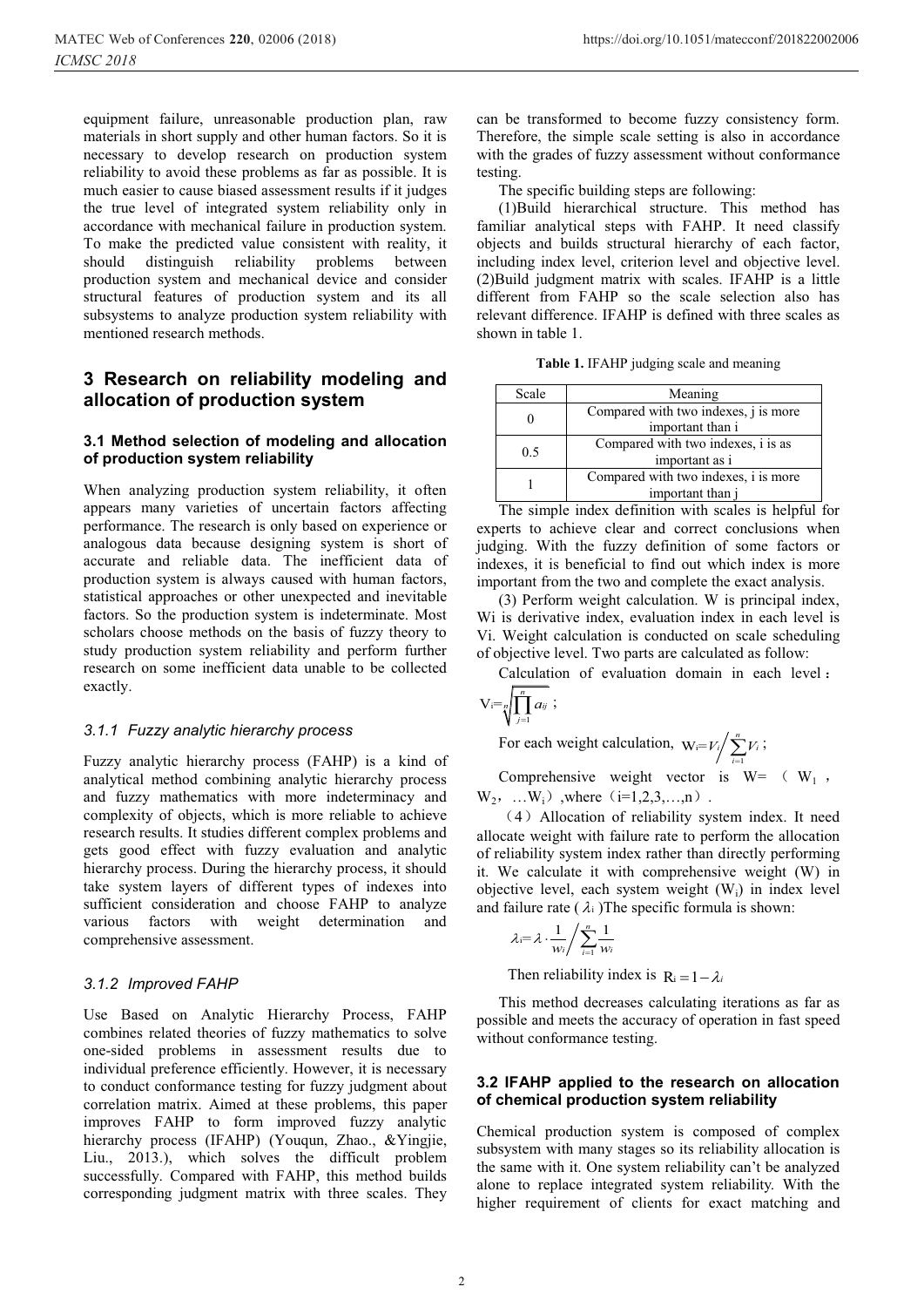performance ratio of products, enterprises not only meet clients' requirements but take production cost into consideration. Under various external factors, it becomes an important research issue to find out how to realize reliability allocation in each system well (Shilong, Li., 2013). According to IFAHP, this paper builds a model.

(1)Build subsystem in index level. Based on actual running characteristics of chemical production system, it divides into objective level, criterion level and index level. Each index in criterion level(B) contains 5 factors in index level(C). C1-C5 means reactor, pump, compressor system, mechanical equipment system, dynamical system and thermal system, respectively. The criterion level includes 6 levels of degree of importance, difficulty of repairing, work environment, technological level, expense dexterity and structural complexity. The specific information is shown in table 2.

|  | Table 2. Build indexes of chemical production system |
|--|------------------------------------------------------|
|  |                                                      |

| objective<br>level(A)  | criterion level(B)             | index level© |
|------------------------|--------------------------------|--------------|
|                        | Degree of<br>importance(B1)    | $C1-C5$      |
|                        | Difficulty of<br>repairing(B2) | $C1-C5$      |
| chemical<br>production | Work<br>environment(B3)        | $C1-C5$      |
| system(A)              | Technological<br>level(B4)     | $C1-C5$      |
|                        | Expense<br>$d$ exterity $(B5)$ | $C1-C5$      |
|                        | Structural<br>complexity(B6)   | $C1-C5$      |

(2)Data acquisition. Choose relevant experts to evaluate for original data. Evaluate each index after confirming system levels. We should select experts famous in this field, such as senior engineer or technicist and department manager. They have a strong understanding of effects on system reliability and make quantifying evaluation on each index. Summarize all assessment results from experts to get relevant sample data.

(3)Weight calculation. Weight calculation is performed at above data. Calculate subsystem in index level and weight sequencing to confirm comprehensive weight.

(4)Allocation of system reliability. Calculate formulas with IFAHP and allocate failure rate and reliability into subsystem for reliability in each system.

#### **3.3 Case analysis**

#### *3.3.1 Overview of cases*

Petrochemical branch company in Dushanzi area (hereinafter referred to as Du petrifaction) is subordinate to Chinese Petroleum Company. This enterprise mainly engages in integration production of large-scale refinery industry and chemical engineering industry. With the reform and development, it makes strategic adjustment, planning and implementation. Du petrifaction has become a comprehensive enterprise with integration of oil refining and chemical engineering, whose property has increased

one billion and working ability has improved a lot. There are not only refinery, ethylene plant and thermal power plant at this stage but multiple sets of refining equipment and devices related with ethylene and relatively perfect infrastructures.

#### *3.3.2 Research on reliability allocation of cases*

The heading With expert evaluation of the selected criterion level and objective level, it concludes the assessment results with judgment matrix for final weight calculation.

(1) Calculation is performed using weight in criterion level, which has great effect on objective level through precedence matrix. According to expert assessment results, this paper weighs the impact analysis. As a whole, the weight sequencing is  $B_3 > B_2 > B_1 > B_5 > B_4 > B_6$ . Then build precedence matrix( $F<sub>BA</sub>$ ) on the basis of this sequence.

| ${\rm F_{BA}}{\rm{ = }}\left[ \begin{array}{rrrrrrrr} 0.5 & 1 & 0 & 1 & 1 & 1 \\ 0 & 0.5 & 0 & 1 & 1 & 1 \\ 1 & 0 & 0.5 & 1 & 1 & 1 \\ 0 & 1 & 0 & 0.5 & 1 & 1 \\ 0 & 0 & 0 & 0 & 0.5 & 1 \\ 0 & 0 & 0 & 0 & 0 & 0.5 \end{array} \right]$ |  |  |  |
|-------------------------------------------------------------------------------------------------------------------------------------------------------------------------------------------------------------------------------------------|--|--|--|
|                                                                                                                                                                                                                                           |  |  |  |
|                                                                                                                                                                                                                                           |  |  |  |
|                                                                                                                                                                                                                                           |  |  |  |

By summing and transforming precedence matrix, it finally figures out the weight matrix of criterion level  $(B)$  on objective level  $(A)$ .

 $W_{BA}=(0.2167, 0.1833, 0.2500, 0.1500, 0.1167,$ 0.0833)

(2) Perform weight calculation at indexes of criterion level and order indexes by scoring weight, introducing precedence matrix to sum and transform for scores.

The ordering result of each index in criterion level:  $B_1$ :  $C_1>C_4>C_2>C_3>C_5$ ;  $B_2$ :  $C_5>C_1>C_4>C_4>C_2C_3$ ;  $B_3$ ;  $C_2>C_1>C_3>C_4>C_5$ ;  $B_4$ :  $C_1>C_4>C_5>C_2>C_2+C_3$ ;  $B_5$ ;  $C_3 > C_2 > C_1 > C_4 > C_5$ ;  $B_6$ :  $C_1 > C_5 > C_4 > C_2 > C_3$ ;

Build precedence matrix  $(F_{CR})$ :

|          | 0.5              | 1              | 1        | 1              | 1              |  |
|----------|------------------|----------------|----------|----------------|----------------|--|
|          | $\mathbf{0}$     | 0.5            | 1        | $\overline{0}$ | 1              |  |
| $FCB1 =$ | $\boldsymbol{0}$ | $\overline{0}$ | 0.5      | $\overline{0}$ | 1              |  |
|          | $\boldsymbol{0}$ | 1              | 1        | 0.5            | 1              |  |
|          | $\bf{0}$         | $\bf{0}$       | $\bf{0}$ | $\bf{0}$       | 0.5            |  |
|          |                  |                |          |                |                |  |
|          | 0.5              | 1              | 1        | 1              | 1              |  |
|          | 0                | 0.5            | 1        | $\pmb{0}$      | 0              |  |
| $FCB6=$  | 0                | 0              | 0.5      | $\pmb{0}$      | $\overline{0}$ |  |
|          | $\overline{0}$   | 1              | 1        | 0.5            | $\pmb{0}$      |  |
|          | 0                | 1              | 1        | 1              | 0.5            |  |

Calculate weight matrix by summing and transforming precedence matrix and the final results are shown as follow:

> $V_{CB1}$  = (0.2, 0.1, 0.25, 0.15, 0.3) <sup>T</sup>;  $V_{CB2}=(0.2, 0.3, 0.15, 0.25, 0.1)$ <sup>T</sup>;  $V_{CB3}=(0.25, 0.15, 0.2, 0.3, 0.1)$ <sup>T</sup>;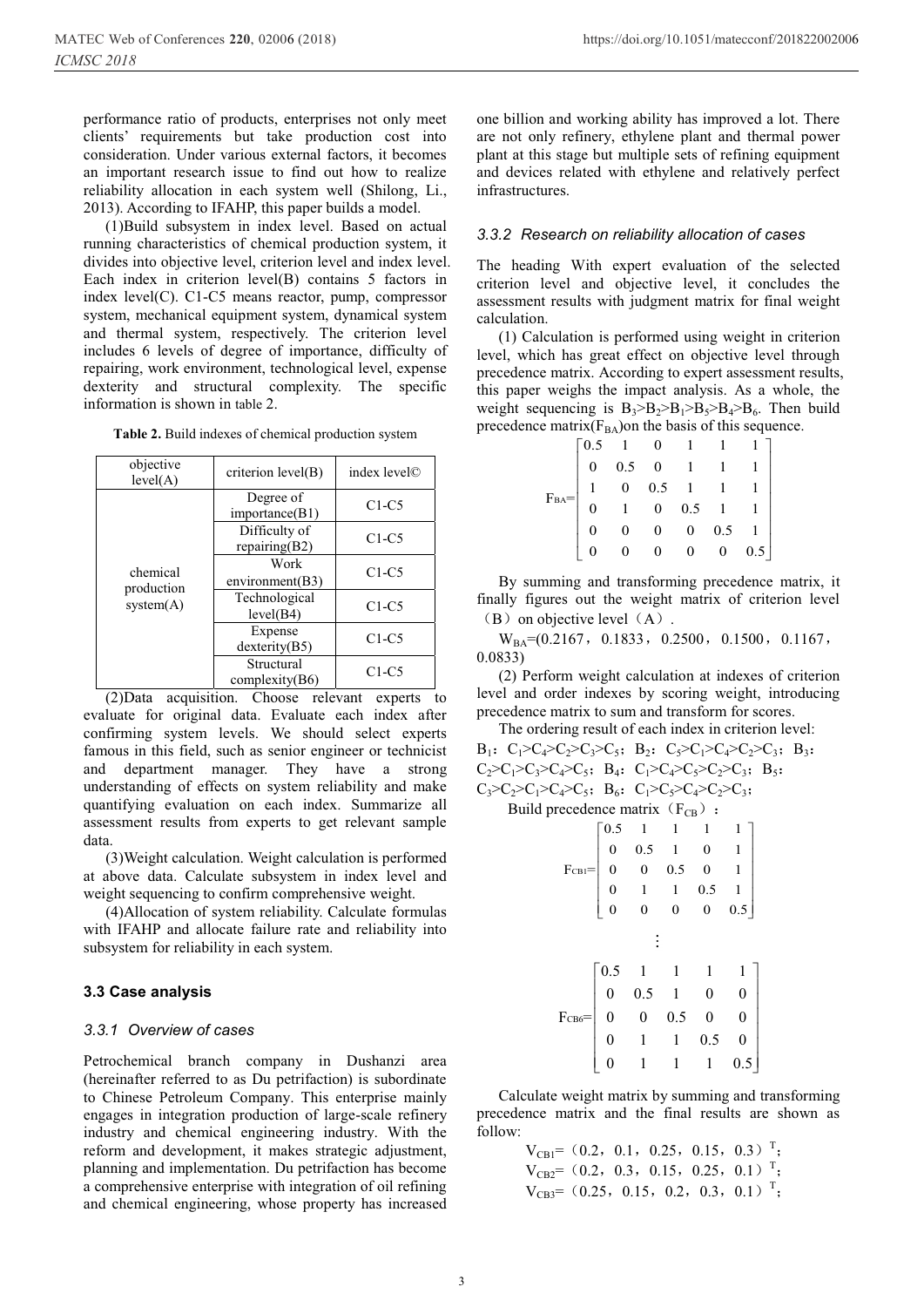1

 $V_{CB4}=(0.15, 0.25, 0.2, 0.1, 0.3)$ <sup>T</sup>;  $V_{CB5}=(0.3, 0.15, 0.25, 0.1, 0.2)$ <sup>T</sup>;  $V_{CB6}$ = (0.3, 0.15, 0.25, 0.1, 0.2)<sup>T</sup> Transform above vectors into matrix:  $\begin{bmatrix} 0.2 & 0.2 & 0.25 & 0.15 & 0.3 & 0.3 \end{bmatrix}$  $\mathbf{I}$ 

|  |  | $V = \begin{bmatrix} 0.1 & 0.3 & 0.15 & 0.25 & 0.15 & 0.15 \\ 0.25 & 0.15 & 0.2 & 0.2 & 0.25 & 0.25 \\ 0.15 & 0.25 & 0.3 & 0.1 & 0.1 & 0.1 \\ 0.3 & 0.1 & 0.1 & 0.3 & 0.2 & 0.2 \end{bmatrix}$ |  |
|--|--|------------------------------------------------------------------------------------------------------------------------------------------------------------------------------------------------|--|
|  |  |                                                                                                                                                                                                |  |
|  |  |                                                                                                                                                                                                |  |
|  |  |                                                                                                                                                                                                |  |

In conclusion, the result of weight calculation is

W=W<sub>BA</sub>V=(0.2190, 0.1911, 0.1550, 0.1832, 0.2535)

(3) Calculate reliability with weight scores. The first step is to calculate failure rate. Calculate index level with formulas. Data is shown as follow:

 $\lambda_{C1} = 0.05326; \quad \lambda_{C2} = 0.04636; \quad \lambda_{C3} = 0.06557;$  $\lambda_{C4} = 0.04025$ ;  $\lambda_{C5} = 0.05569$ 

Then reliability is

 $R_{C1}$ =0.94674;  $R_{C2}$ =0.95364;  $R_{C3}$ =0.93443;  $R_{C4}=0.95975$ ;  $R_{C5}=0.94431$ 

So overall reliability after system allocation is:

$$
R = \prod_{i=1}^{n} R_{Ci} = 0.76460
$$

The initial reliability of chemical production system is 0.73886. We can find that the current reliability allocation meets design requirements. Specifically, it is a complex structural system and difficult to repair when smoothly running pumps and compressor system with high reliability allocation. The reliability of reactors is higher, which is related with its importance. The failure rate of separator, filter and vibrator included in mechanical system is at Intermediate level of allocation and much lower than the first two types. The stability of thermal and dynamical system is relatively higher but the reliability is the lowest in 5 types of systems.

## **4 Reliability prediction of production system**

#### **4.1 Method selection of reliability prediction of production system**

The reliability prediction of production system is aimed to estimate its reliability quantitatively during production design. The sectional reliability levels of each production unit and integrated production system are evaluated in accordance with historical reliability data and specialist experience of each unit (or each subsystem), characteristic of system structure and actual working conditions (Weili, Wang., 2014).

A distinguished scholar from English T. Bayes put forward Bayes formula and relevant inductive reasoning, following with the true Bayesian estimate for statistical inference on systems. When using Bayes estimation, it gets prior distribution in advance and confirms posteriori distribution later. If each unit shows independent failure and its reliability is replaced by random variable, it will confirm posteriori distribution of this system using Bayes theorem and prior distribution of subsystems and achieve

posteriori distribution of integrated system reliability. Therefore, system reliability variables can become unique and random with Merlin integral-transform method. The random variable is dead time when calculating system reliability with fuzzy Bayes theorem. But the dead time actually collected may be uncertain due to various influencing factors, it is better to perform analysis with fuzzy sets.

Because of mutually independent index unit in systems, subsystem reliability  $R_i$  constitutes that of

integrated system. Then the formula is  $R = \prod_{i=1}^{n} R_i$ *i*-

In a hypothesis of chemical production system,  $x_i$  is independent random variable, probability density function (pdf) is fi, then a posteriori distribution formula of production system is

$$
M(g_i; u) = \prod_{i=1}^k M(f_i; u)
$$

Then

$$
r = E[R/m, v] = \prod_{i=1}^{k} \left( \frac{v_i + \theta_i}{v_i + \theta_i + t} \right)^{m_i + \theta_i}
$$

Where m is ineffective amount; t is total observation time; vi is specific observation time;  $u \text{ }\rightarrow \text{ }\theta$  are gamma distribution parameters.

Estimate fuzzy Bayes point with this expression and find out failure counts among test time to perform statistic analysis on existing data. This method is very appropriate for small sample data and easy to achieve exact system reliability prediction in uncertain situation.

#### **4.2 Case analysis**

#### *4.2.1 Overview of case*

The reliability prediction is based on maintenance (Sriramdas, V., Chaturvedi, S. K., &Gargama, H., 2014). It is used to decrease equipment failure, enhancing system stability and reducing running cost. It takes centrifugal pump system of cracking unit from Du petrifaction ethylene plant as an example to perform analysis. This paper selects several specific pumps to predict because the selected part is construction in process. The results are shown in table 3.

**Table 3.** The common faults and repair cycle of specific pumps

| No. | Name                   | Common fault                              | Repair<br>cycle |
|-----|------------------------|-------------------------------------------|-----------------|
| 1   | Charging<br>pump       | Seal failure                              | 10 months       |
| 2   | Circulating<br>pump    | Seal and<br>impeller<br>corrosion failure | 10 months       |
| 3   | Splitting fuel<br>pump | Seal failure                              | 10 months       |
| 4   | Reflux pump            | Seal failure                              | 10 months       |
| 5   | Delivery<br>pump       | Seal and<br>impeller<br>corrosion failure | 10 months       |
| 6   | Bleeding<br>pump       | Seal failure                              | 10 months       |